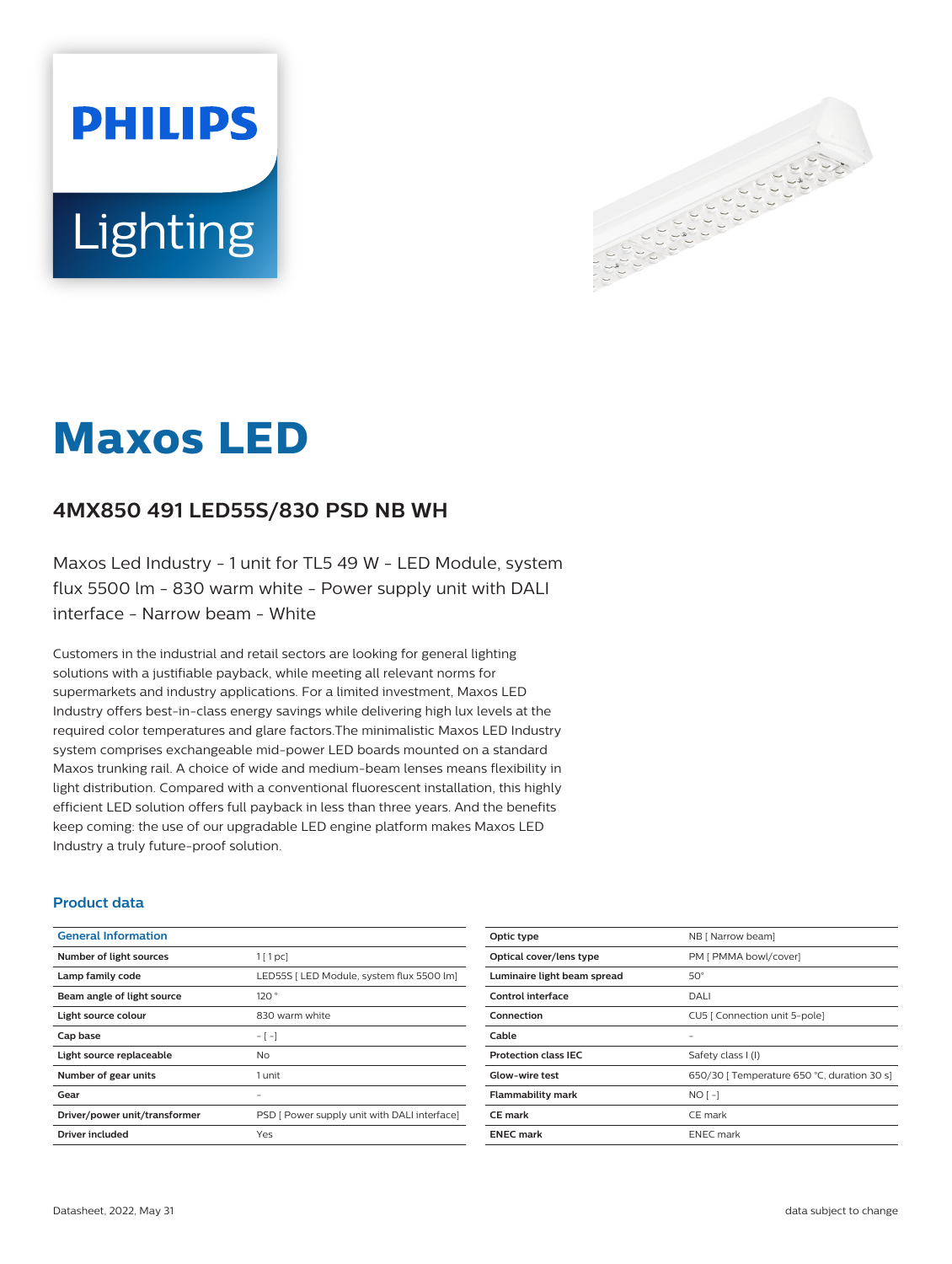## **Maxos LED**

| UL mark                              |                                                 |
|--------------------------------------|-------------------------------------------------|
| <b>Warranty period</b>               | 5 years                                         |
| <b>Remarks</b>                       | *- According to the Lighting Europe guidance    |
|                                      | paper 'Evaluating performance of LED based      |
|                                      | luminaires - January 2018': statistically there |
|                                      | is no relevant difference in lumen              |
|                                      | maintenance between the B50 and, for            |
|                                      | example, the B10. Therefore, the median         |
|                                      | useful life (B50) value also represents the B10 |
|                                      | value.                                          |
| <b>Constant light output</b>         | No                                              |
| Number of products on MCB (16 A type | 24                                              |
| B)                                   |                                                 |
| <b>EU RoHS compliant</b>             | Yes                                             |
| <b>Product family code</b>           | 4MX850 [ Maxos Led Industry]                    |
| Unified glare rating CEN             | Not applicable                                  |
|                                      |                                                 |
| <b>Operating and Electrical</b>      |                                                 |
| <b>Input Voltage</b>                 | 220-240 V                                       |
| Input frequency                      | 50 to 60 Hz                                     |
| Control signal voltage               | 0-16 V DC DALI                                  |
| Inrush current                       | 21 A                                            |
| Inrush time                          | 0.280 ms                                        |
| Power factor (min.)                  | 0.9                                             |
|                                      |                                                 |
| <b>Controls and Dimming</b>          |                                                 |
| Dimmable                             | Yes                                             |
|                                      |                                                 |
| <b>Mechanical and Housing</b>        |                                                 |
| <b>Trunking length</b>               | 491 [1 unit for TL5 49 W]                       |
| <b>Housing material</b>              | Steel                                           |
| <b>Reflector material</b>            |                                                 |
| Optic material                       | Polymethyl methacrylate                         |
| Optical cover/lens material          | Polymethyl methacrylate                         |
| <b>Fixation material</b>             | Steel                                           |
| Optical cover/lens finish            | Clear                                           |
| <b>Overall length</b>                | 1478 mm                                         |
| <b>Overall width</b>                 | 63 mm                                           |
| <b>Overall height</b>                | 50 mm                                           |
| Colour                               | White                                           |
| Dimensions (height x width x depth)  | 50 x 63 x 1478 mm (2 x 2.5 x 58.2 in)           |

| <b>Approval and Application</b>               |                                 |  |
|-----------------------------------------------|---------------------------------|--|
| Ingress protection code                       | IP20 [ Finger-protected]        |  |
| Mech. impact protection code                  | IK02 [ 0.2 J standard]          |  |
|                                               |                                 |  |
| <b>Initial Performance (IEC Compliant)</b>    |                                 |  |
| Initial luminous flux (system flux)           | 5200 lm                         |  |
| Luminous flux tolerance                       | $+/-10%$                        |  |
| Initial LED luminaire efficacy                | 160 lm/W                        |  |
| Init. Corr. Colour Temperature                | 3000 K                          |  |
| Init. Colour rendering index                  | ≥80                             |  |
| Initial chromaticity                          | (0.43, 0.40) SDCM <3.5          |  |
| Initial input power                           | 32.5 W                          |  |
| Power consumption tolerance                   | $+/-10%$                        |  |
|                                               |                                 |  |
| <b>Over Time Performance (IEC Compliant)</b>  |                                 |  |
| Control gear failure rate at median useful 5% |                                 |  |
| life 50,000 h                                 |                                 |  |
| Lumen maintenance at median useful            | L90                             |  |
| life* 50,000 h                                |                                 |  |
| Lumen maintenance at median useful            | <b>L80</b>                      |  |
| life* 100,000 h                               |                                 |  |
|                                               |                                 |  |
| <b>Application Conditions</b>                 |                                 |  |
| Ambient temperature range                     | $-20$ to $+35$ °C               |  |
| Performance ambient temperature Tq            | 25 °C                           |  |
| <b>Maximum dimming level</b>                  | 1%                              |  |
| Suitable for random switching                 | Not applicable                  |  |
|                                               |                                 |  |
| <b>Product Data</b>                           |                                 |  |
| Full product code                             | 403073266117699                 |  |
| Order product name                            | 4MX850 491 LED55S/830 PSD NB WH |  |
|                                               |                                 |  |
| EAN/UPC - product                             | 4030732661176                   |  |
| Order code                                    | 66117699                        |  |
| SAP numerator - quantity per pack             | 1                               |  |
| Numerator - packs per outer box               | 3                               |  |
| <b>SAP material</b>                           | 910629120026                    |  |